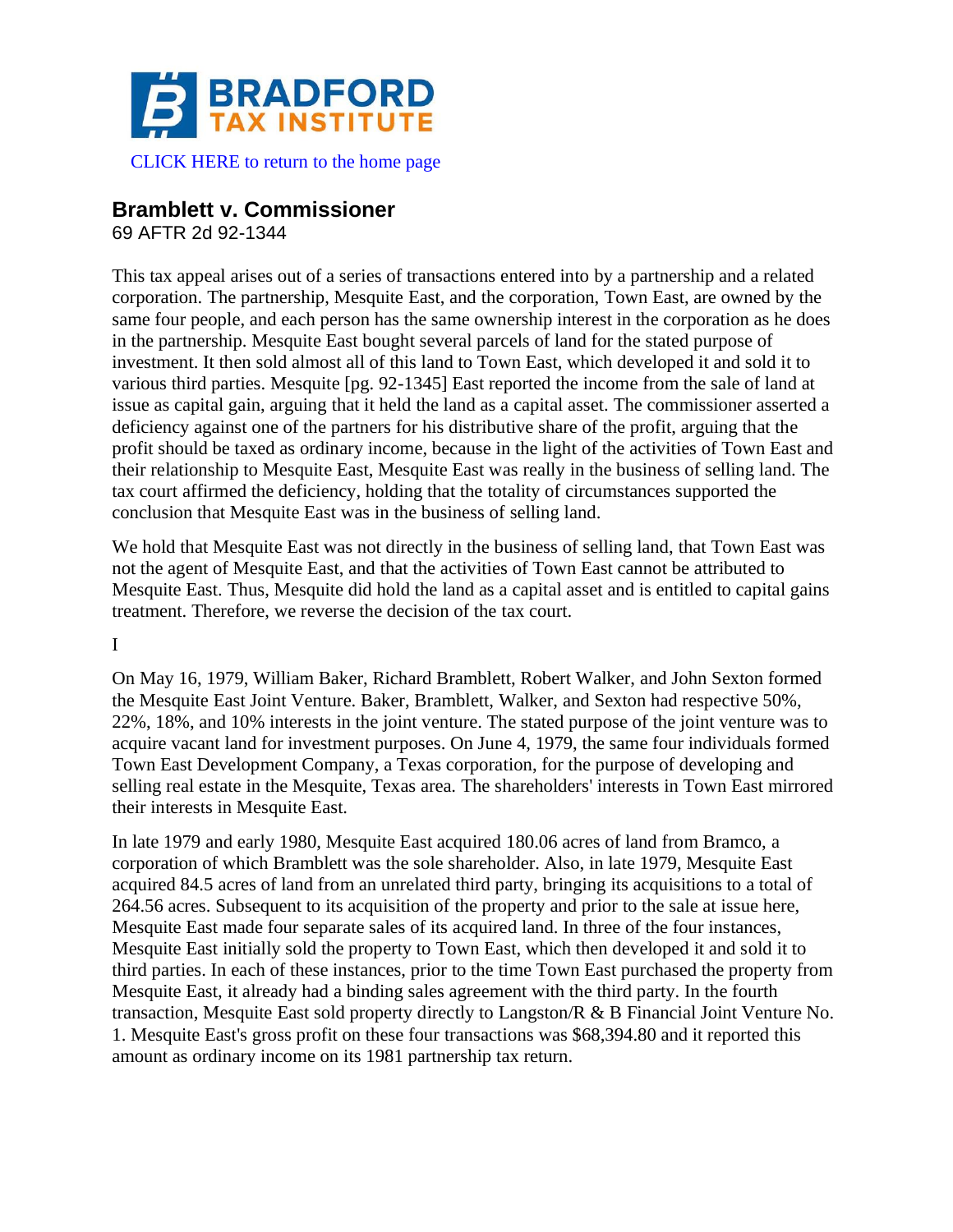Following these transactions, Town East still owned 121 acres. In 1982, Baker, acting as trustee, entered into five contingent contracts of sale for portions of this property. Mesquite East consulted its attorneys and accountants seeking advice on how to structure the transactions to avoid ordinary income tax on the sale. In December 1982, Mesquite East sold the property to Town East in exchange for two promissory notes totaling \$9,830,000.00, the amount an appraiser determined to be the fair market value of the land. The notes provided for an interest rate of twelve percent per annum on the unpaid balance and an annual principle payment of \$1.5 million. Town East proceeded to develop the property and sold most of it to unrelated third parties in eight different transactions. Town East made no payments on the notes until after the property had been sold to third parties. Town East paid the entire principal amount by the end of 1984, but it did not make the required interest payments.

Mesquite East characterized its profits from this sale as long-term capital gain on its 1983 and 1984 partnership tax returns. On audit, the Commissioner of Internal Revenue determined that the profits constituted ordinary income and asserted deficiencies in income tax attributable to the taxpayers' distributive share of the gain realized on the sale.

## II

The Brambletts petitioned the tax court for a redetermination of the asserted deficiencies. The tax court upheld the deficiencies, finding that the sale of land was the business of Mesquite East, and that, therefore, the profits were ordinary income. The tax court stated that this was true whether the business was conducted directly or through Town East. The tax court noted that the businessmen were owners in proportionate shares of the joint venture and the corporation, that the corporation was formed less than a month after the joint venture, that the corporation routinely entered into contracts of sale to third parties before buying the property from the joint venture, that the corporation made no payments to the joint venture until funds were received from third parties, that the corporation did not make the required interest payments and that the corporation only developed land that it bought from the [pg. 92-1346]joint venture. The court further stated that its opinion was consistent with Moline Properties, Inc. v. Commissioner, 319 U.S. 436, [ 30 AFTR 1291] 63 S. Ct. 1132, 87 L.Ed. 1499 (1943), because the joint venture and the corporation were treated as separate entities for tax purposes; sales of the property by the corporation were taxed to the corporation and sales of the property by the partnership were taxed to the partnership. The tax court recognized that whether the corporation was an agent of the partnership must be determined by the standards set forth in Commissioner v. Bollinger, 485 U.S. 340, [ 61 AFTR2d 88-793] 108 S. Ct. 1173, 99 L.Ed.2d 357 (1988). The court then stated that "[t]he point to be made here, however, is that evidence of the corporation's activities and their correlation with activities of the joint venture is proof of the nature of the business of the joint venture .... [T]he totality of the evidence supports the conclusion that the business of the joint venture was the sale of land and that the resulting gains should be taxed as ordinary income." The Brambletts now appeal the decision of the tax court.

## III

On appeal, the Brambletts argue that Town East was not the agent of Mesquite East, and that, therefore, its activities cannot be attributed to Mesquite East. They further argue that Mesquite East itself was not in the business of selling property, making the tax court's determination that the profits are ordinary income incorrect. The commissioner argues that under the well-known principle of "substance over form," the business of Town East, selling property, can be attributed to Mesquite East, making its profits ordinary income.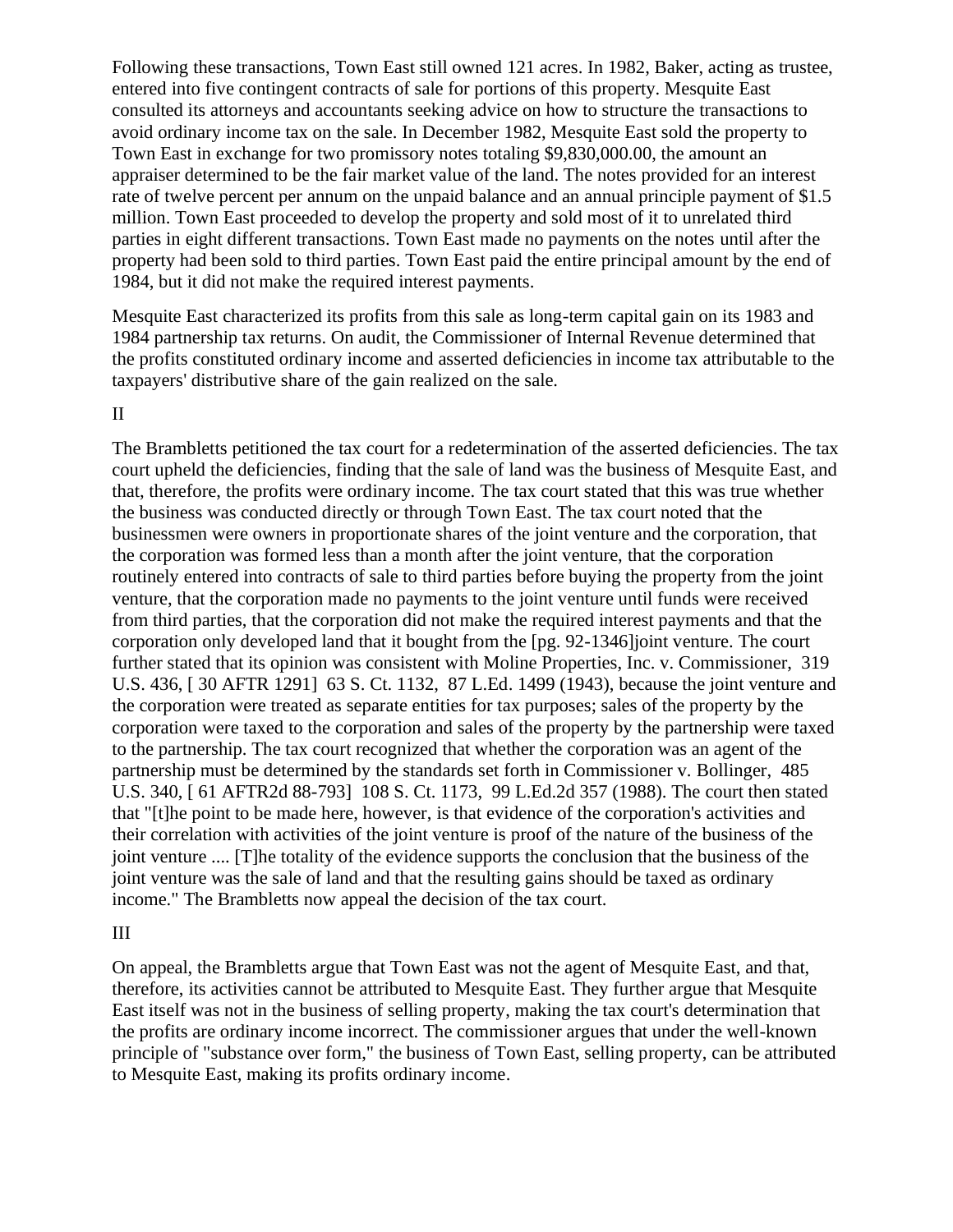[1] In order to qualify for favorable treatment as long-term capital gain under Section 1202 of the Internal Revenue Code of 1954, the gain must arise from the sale or exchange of a "capital asset" held more than one year. 26 U.S.C. §1222(3). "[P]roperty held by the taxpayer primarily for sale to customers in the ordinary course of his trade or business" cannot be a capital asset. 26 U.S.C. §1221(1). It is well settled that the definition of a capital asset is to be construed narrowly. Corn Products Refining Co. v. Commissioner, 350 U.S. 46, 52, [ 47 AFTR 1789] 76 S. Ct. 20, 24, 100 L.Ed. 29 (1955). The determination of whether Mesquite East was directly involved in the business of selling land is a factual determination, to be reversed only if clearly erroneous. Byram v. United States, 705 F.2d 1418, 1423-24 [ 52 AFTR2d 83-5142] (5th Cir. 1983).

The tax court's opinion is in some respects, not very clear. At one point, the court stated that the facts support the conclusion that Mesquite East was in the business of selling land, directly or through Town East. Later, the court mentioned the agency principle, but did not specifically hold that Town East was the agent of Mesquite East. Finally, the court stated that the totality of evidence supports the conclusion that the business of the joint venture was the sale of land. The commissioner argues that what the tax court meant, was that under the substance over form principle, the activities of Town East can be attributed to Mesquite East.

This court can affirm a lower court's decision if there are any grounds in the record to support the judgment. Mangaroo v. Nelson, 864 F.2d 1202, 1204 n. 2 (5th Cir.1989); Watts v. Graves, 720 F.2d 1416, 1419 (5th Cir. 1983). Therefore, we can affirm the decision of the tax court on one of three alternative grounds: (1) that the tax court was not clearly erroneous in finding that Mesquite East was directly in the business of selling land; (2) that Town East was the agent of Mesquite East; or (3) that the activities of Town East and their relationship to Mesquite East support the conclusion that Mesquite East was in the business of selling land.

#### V

The tax court held that Mesquite East was in the business of selling land, either directly or through Town East. This court has developed a framework to be used in determining whether sales of land are considered sales of a capital asset or sales of property held primarily for sale to customers in the ordinary course of a taxpayer's business. Suburban Realty Co. v. U.S., 615 F.2d 171 [ 45 AFTR2d 80-1263] (5th Cir. 1980), cert. denied, 449 U.S. 920, 101 S. Ct. 318, 66 L.Ed.2d 147; Biedenharn Realty Co. v. U.S., 526 F.2d 409 [ 37 AFTR2d 76-679] (5th Cir. 1976), cert. denied, 429 U.S. 819, 97 S. Ct. 64, 50 L.Ed.2d 79; U.S. v. Winthrop, 417 F.2d 905 [ 24 AFTR2d 69-5760] (5th Cir. 1969). Three principle questions must be considered:

((1)) Was the taxpayer engaged in a trade or business, and if so, what business?

((2)) Was the taxpayer holding the property primarily for sale in that business? [pg. 92- 1347]

((3)) Were the sales contemplated by the taxpayer "ordinary" in the course of that business?

Suburban Realty, 615 F.2d at 178. Seven factors which should be considered when answering these three questions are: (1) the nature and purpose of the acquisition of the property and the duration of the ownership; (2) the extent and nature of the taxpayer's efforts to sell the property; (3) the number, extent, continuity and substantiality of the sales; (4) the extent of subdividing, developing, and advertising to increase sales; (5) the use of a business office for the sale of the

# IV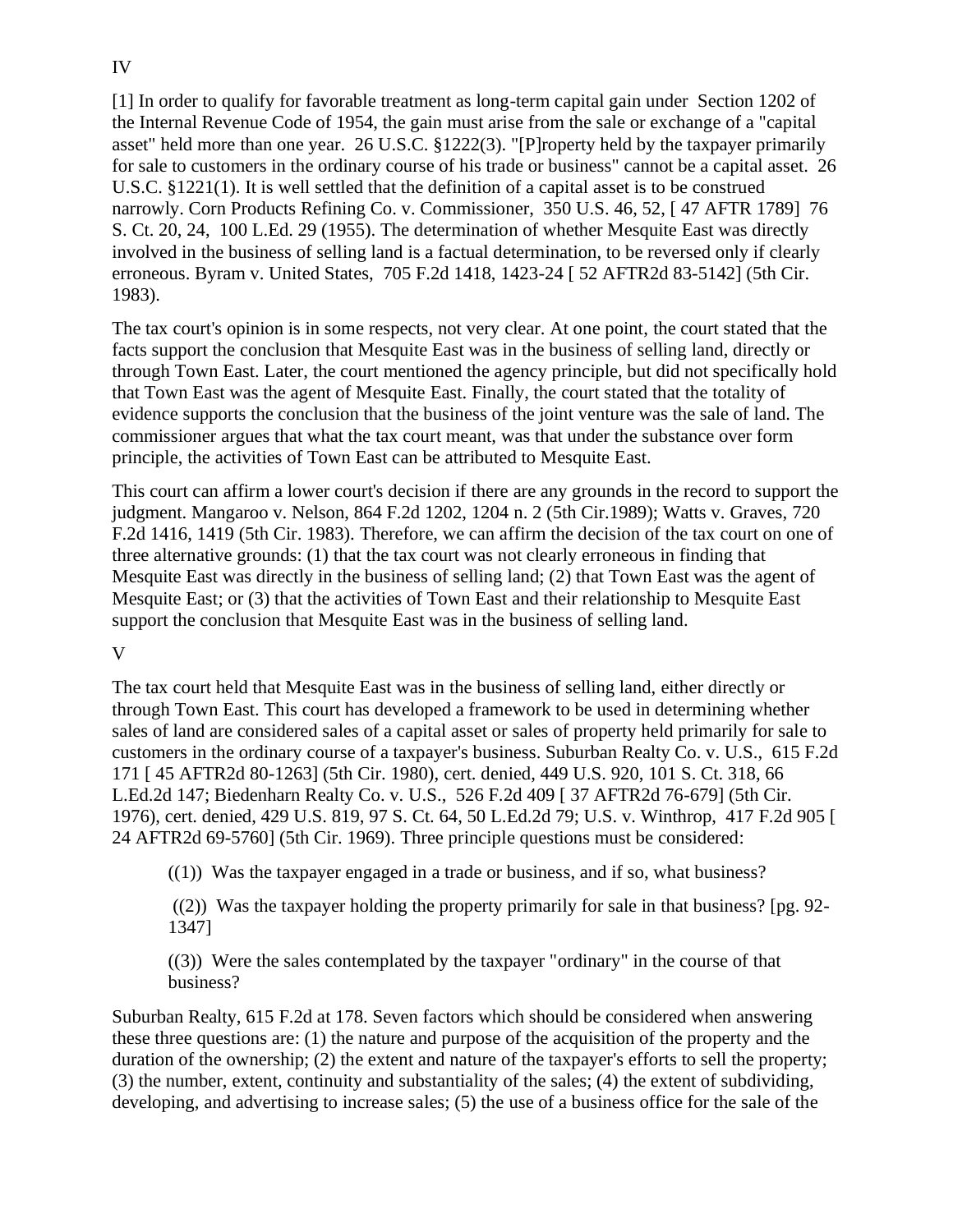property; (6) the character and degree of supervision or control exercised by the taxpayer over any representative selling the property; and (7) the time and effort the taxpayer habitually devoted to the sales. Id. at 178; Biedenharn, 526 F.2d at 415; Winthrop, 417 F.2d at 910. The frequency and substantiality of sales is the most important factor. Suburban Realty, 615 F.2d at 178; Biedenharn, 526 F.2d at 416.

A review of these factors indicates that any finding by the tax court that Mesquite East was directly in the business of selling land is clearly erroneous. Mesquite East did not sell land frequently and the only substantial sale was the sale at issue. It conducted a total of five sales over a three-year period; two in 1979, one in 1980, one in 1981, and the one at issue in 1982. As a result of the first four transactions, Mesquite East made a profit of \$68,394.80. On the sale at issue, Mesquite East made a profit of over seven million dollars. This record of frequency does not rise to the level necessary to reach the conclusion that the taxpayer held the property for sale rather than for investment. Suburban Realty, 615 F.2d at 174 (taxpayer made 244 sales over a thirty-two year period); Biedenharn, 526 F.2d at 411-412 (during thirty-one year period, taxpayer sold 208 lots and twelve individual parcels from subdivision in question; 477 lots were sold from other properties); Winthrop, 417 F.2d at 907 (taxpayer sold 456 lots over a nineteen-year period).

In Byram, this court affirmed the district court's finding that even though taxpayer made twentytwo sales over a three-year period, netting \$3.4 million, he did not hold the property in question for sale:

Though these amounts are substantial by anyone's yardstick, the district court did not clearly err in determining that 22 such sales in three years were not sufficiently frequent or continuous to compel an inference of intent to hold the property for sale rather than investment. This is particularly true in a case where the other factors weigh so heavily in favor of the taxpayer. "Substantial and frequent sales activity, standing alone, has never been held to automatically trigger ordinary income treatment."

Byram, 705 F.2d at 1425. In Byram, the taxpayer did not initiate the sales, he did not maintain an office, he did not develop the property and he did not devote a great deal of time to the transactions. Id. at 1424. The taxpayer held the property for six to nine months. In the case at hand, all of the other factors also weigh heavily in favor of the taxpayers. The stated purpose of Mesquite East was to acquire the property for investment purposes. It sought advice as to how to structure the transaction to preserve its investment purpose. Mesquite East held the property in question for over three years. Mesquite East did not advertise or hire brokers, it did not develop the property and it did not maintain an office. The partners did not spend more than a minimal amount of time on the activities of Mesquite East. In the light of the fact that all of these factors weigh so heavily in favor of the taxpayers, and in the light of the fact that Mesquite East made only one substantial sale and four insubstantial sales over a three-year period, any finding by the tax court that Mesquite East was directly in the business of selling land is clearly erroneous. Therefore, we cannot affirm the tax court's decision on this ground.

## VI

It is not clear from the tax court's opinion whether the court found that Town East was the agent of Mesquite East, and that therefore, Mesquite East was in the business of selling land through Town East, or whether it attributed the activities of Town East to Mesquite East based on a "substance over form" principle. 1 [pg. 92-1348]

National Carbide and Bollinger set forth the standards for determining when a corporation is an agent of its shareholders. In National Carbide, the Court addressed whether three wholly owned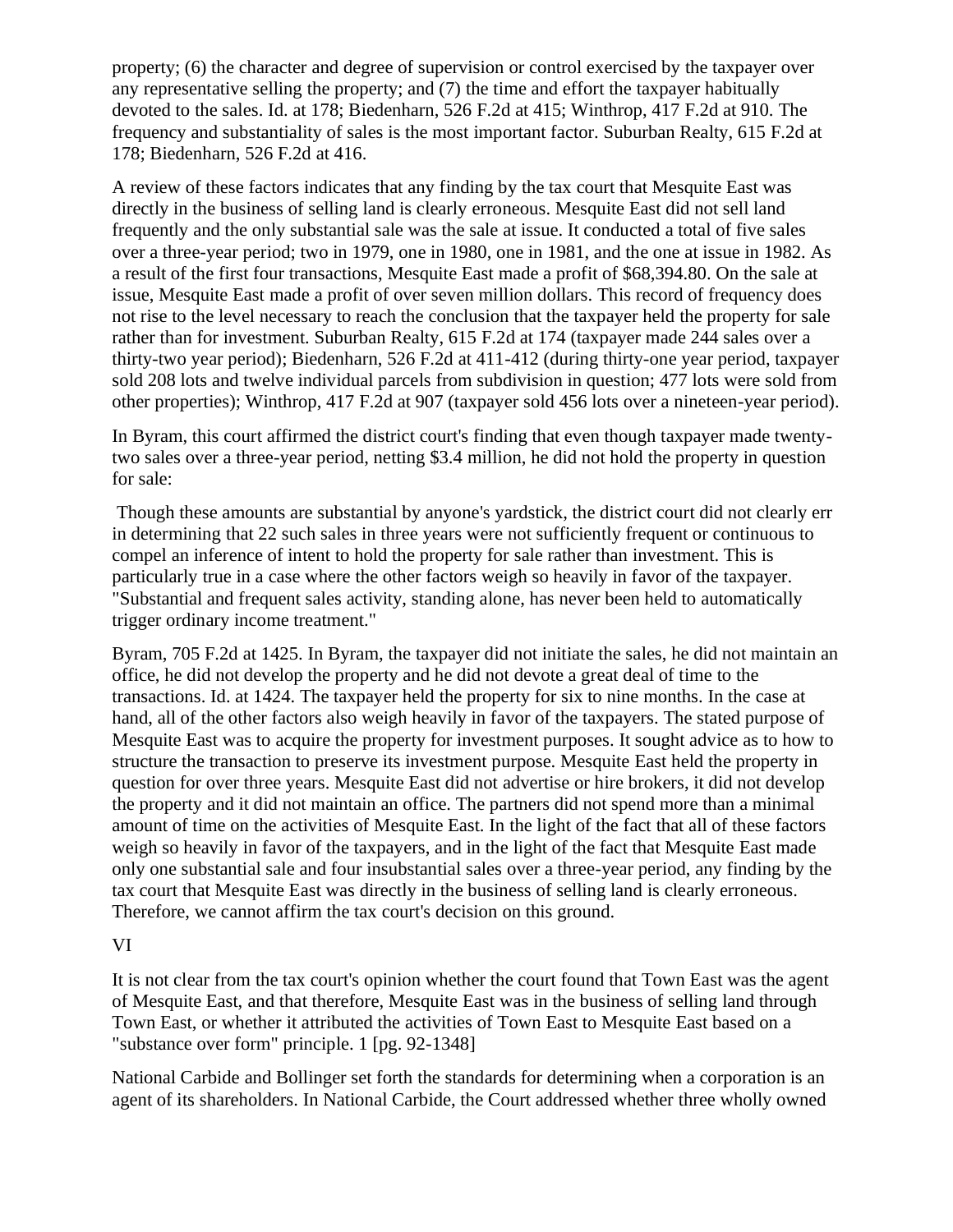subsidiaries of a corporation were agents of the parent corporation. The subsidiaries argued that since they were the agents of the parent, the income from their activities was really the parent's income. National Carbide, 336 U.S. at 424, 69 S. Ct. at 727. The Court held that the fact that the subsidiaries were completely owned and controlled by the parent was not enough to support the conclusion that they were the parent's agents. Id. 336 U.S. at 429, 69 S. Ct. at 730.

Whether the corporation operates in the name and for the account of the principal, binds the principal by its actions, transmits money received to the principal, and whether the receipt of income is attributable to the services of the employees of the principle and to assets belonging to the principal are some of the relevant considerations in determining whether a true agency exists. If the corporation is a true agent, its relations with its principal must not be dependent upon the fact that it is owned by the principal, if such is the case. Its business purpose must be the carrying on of the normal duties of an agent.

Id. 336 U.S. at 437, 69 S. Ct. at 734. The Supreme Court held that the subsidiaries were not agents of the corporation simply when the business arrangement arose because of ownership and domination by the parent. The Court acknowledged that the arrangement would not have been the same if third parties owned the subsidiaries. Id. 336 U.S. at 438, 69 S. Ct. at 734.

The Supreme Court again addressed the agency question in Bollinger. There, several partnerships were formed to develop apartment complexes, and in each instance, the partnership entered into an agreement with the same corporation, which was wholly owned by Bollinger. The agreements provided that the corporation would hold title to the properties as the partnerships' agent, but that the partnerships would have sole control, responsibility and ownership of the complexes. Bollinger, 108 S. Ct. at 1174. The partnerships reported the income and losses generated by the complexes on their tax returns, and the partners reported their distributive share. The Commissioner disallowed the losses, arguing that the National Carbide test had not been met and that since the corporation was not the agent of the partnerships, it should not be ignored for tax purposes. Id. 108 S. Ct. at 1176. The Commissioner argued that in order for the fifth National Carbide factor - that the corporate agent's relations with the principal not be dependent on the fact that it is owned by the principal - to be satisfied, there must be an arm's length agreement between the two which includes the payment of a fee for agency services. Id. 108 S. Ct. at 1178. The Supreme Court noted that the fifth factor was abstract and refused to hold that it required an arm's length agreement plus an agency fee. Id. Instead, the Court held that the agency relationship was proved and tax-avoiding manipulation avoided when:

the fact that the corporation is acting as agent for its shareholders with respect to a particular asset is set forth in a written agreement at the time the asset is acquired, the corporation functions as agent and not principal with respect to the asset for all purposes, and the corporation is held out as the agent and not the principal in all dealings with third parties relating to the asset.

# Id. 108 S. Ct. at 1179.

An analysis of the National Carbide factors does not lead to the conclusion that Town East was the agent of Mesquite East. There is no evidence that Town East ever acted in the name of or for the account of Mesquite East. Town East did not have authority to bind Mesquite East. Town East did transfer money to Mesquite East, but it was the amount of the agreed upon fair market value of the property at the time of the sale. Town East realized a profit from its development that was much larger than a typical agency fee. The receipt of income by Town East was not attributable to the services of employees of Mesquite East or assets belonging to the joint venture. None of the first four factors support the conclusion that Town East was the agent of Mesquite East. Under the fifth factor, common ownership of both entities is not enough to prove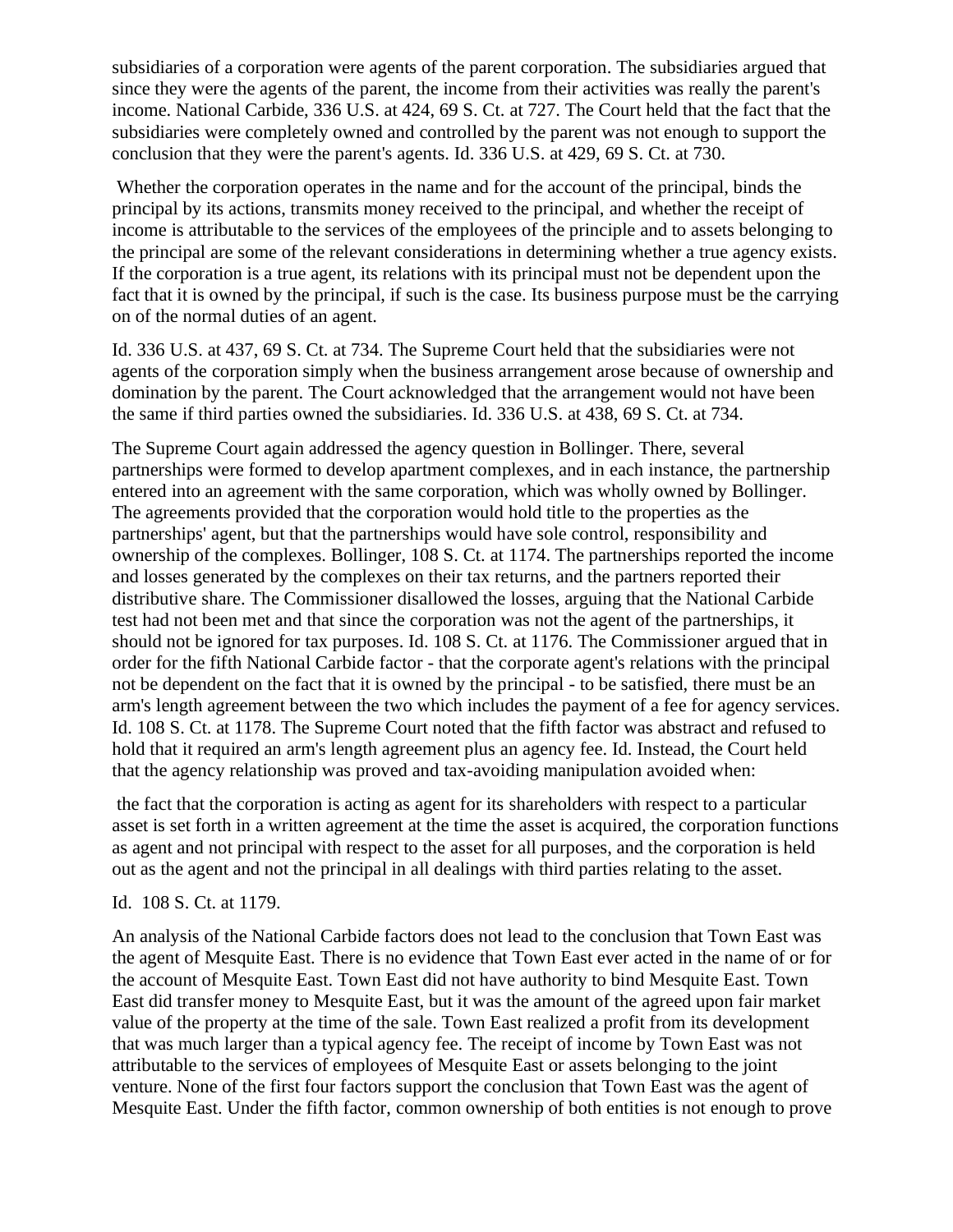an agency relationship. The sixth factor requires the business purpose of the agent to be the carrying on of normal agent duties. It is clear that Town East was not carrying on the normal duties of an agent; it was not selling or developing the property on behalf of Mesquite East because Town East [pg. 92-1349]retained all of the profit from development. Thus, under the standards set forth in National Carbide, Town East was not an agent of Mesquite East. Nor are there any other factors, such as those in Bollinger, that indicate that Town East was the agent of Mesquite East. Therefore, we cannot affirm the tax court's decision on the grounds that Town East was the agent of Mesquite East.

# VII

The Commissioner argues that the tax court correctly attributed the activities of Town East to Mesquite East. He further argues that the well known principle of substance over form supports this attribution. The Supreme Court recently stated that in applying the principle of substance over form:

the Court has looked to the objective economic realities of a transaction, rather than to the particular form the parties employed. The Court has never regarded "the simple expedient drawing up of papers," as controlling for tax purposes when the objective economic realities are to the contrary. "In the field of taxation, administrators of the laws and the courts are concerned with substance and realities, and formal rigid documents are not rigidly binding." Nor is the parties' desire to achieve a particular tax result necessarily relevant.

Frank Lyon Co. v. United States, 435 U.S. 561, 573, [ 41 AFTR2d 78-1142] 98 S. Ct. 1291, 1298, 55 L.Ed.2d 550 (1978) (internal citations omitted). The Supreme Court further stated, however, that in cases where the form chosen by the taxpayer has a genuine economic substance, "is compelled or encouraged by business or regulatory realities, is imbued with tax-independent considerations, and is not shaped solely by tax-avoidance features," Frank Lyon, 435 U.S. at 583-84, 98 S. Ct. at 1303-04, the government should honor the tax consequences effectuated by the taxpayer.

The Commissioner argues that when determining what the partnership's purpose was for holding the land, the tax court correctly looked to the economic substance of the transactions as a whole and attributed the activity of Town East to Mesquite East. We disagree. The business of a corporation is not ordinarily attributable to its shareholders. Brown v. Commissioner, 448 F.2d 514, 518 [ 28 AFTR2d 71-5611] (10th Cir. 1971). Neither the tax court nor the Commissioner argue that Town East is a sham corporation whose corporate shield can be pierced. Indeed, the tax court recognized and the Commissioner contends that both are separate taxable entities. Moreover, there was clearly at least one major independent business reason to form the corporation and have it develop the land and sell it - that reason being to insulate the partnership and the partners from unlimited liability from a multitude of sources. Furthermore, there is no substantial evidence that the transaction was not an arm's length transaction or that business and legal formalities were not observed. Finally, the partnership bought the real estate as an investment, hoping its value would appreciate. 2 The partnership, however, bore the risk that the land would not appreciate. Therefore, the tax court erred in finding that the activity of Town East can be attributed to Mesquite East and, consequently, that Mesquite East was in the business of selling land. Mesquite East held the land as an investment and is therefore entitled to capital gains treatment on the gain realized by the sale.